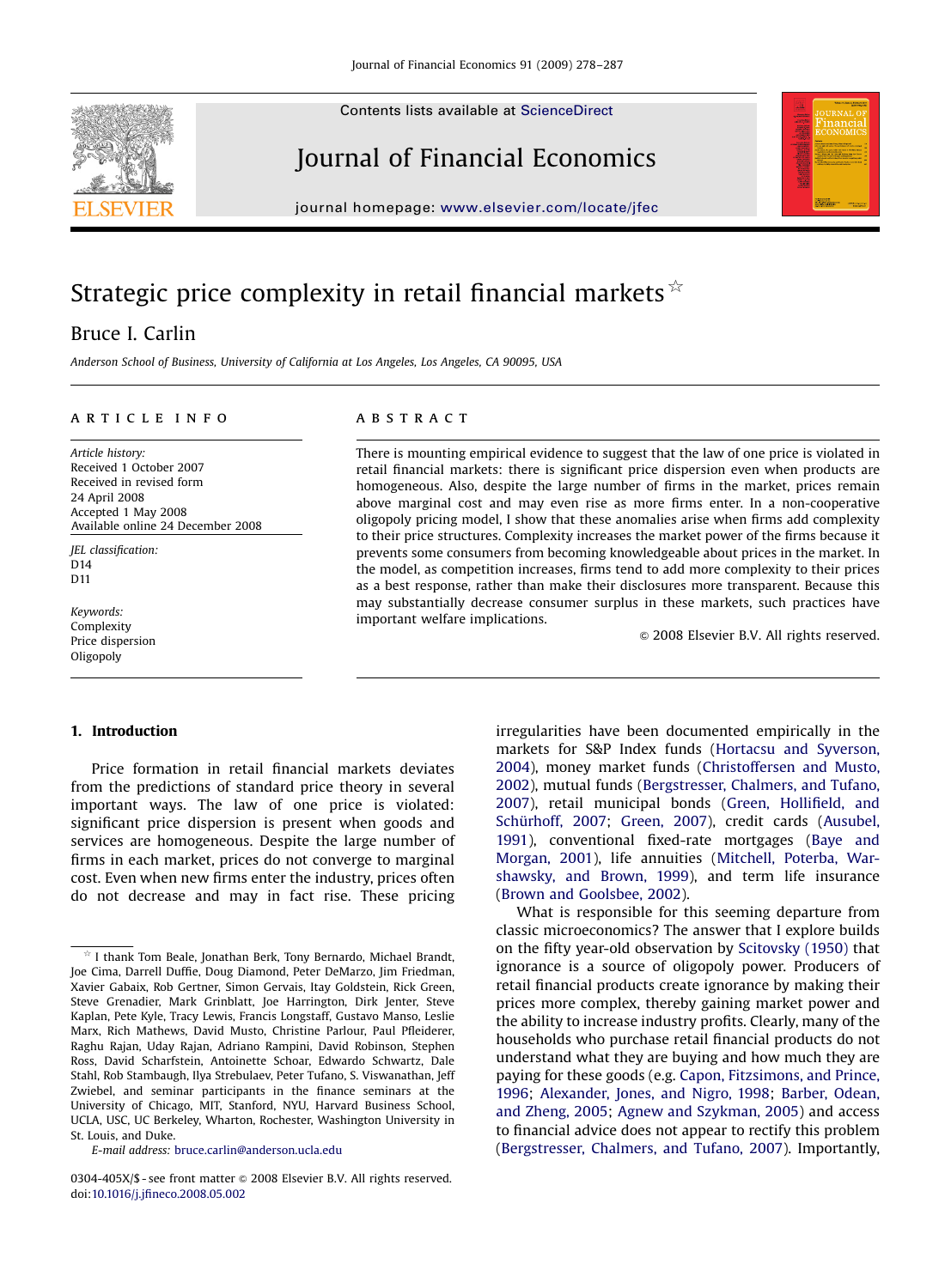however, there appears to be a significant gap between investor knowledge about the financial instruments themselves and their understanding of industry fees. For example, in the [NASD Investor Literacy Survey \(2003\)](#page--1-0), 84% of market participants understood the relative riskiness of various bonds, but only 21% knew what a ''no-load mutual fund'' is. In fact, approximately one-third of the participants surveyed believed that the term no-load implies that there are no fees charged whatsoever.

In this paper, I consider the following important questions: How does complexity affect price formation in the market? How do firms optimally add complexity to their price structures to maximize profits? How do these optimal pricing policies change as industry competition increases? What is the potential effect of these policies on consumer knowledge and prices in the market?

Financial institutions may add complexity to their prices in several ways. First, they can make it more difficult for households to become informed by partitioning prices into direct fees and indirect involuntary surcharges. This practice makes understanding prices more challenging as it places the responsibility on the consumer to appreciate all of the key price components and compute the actual price of the product. Second, complexity may be added when firms devise new technical language for their price disclosures. If firms in the industry use different methods of disclosure, this makes it more difficult for consumers to compare prices.

Complexity may also involve leaving out important information in a disclosure. This aspect makes it tougher for low-price firms to credibly signal their advantage because advertising is a mechanism for signal jamming. For example, suppose a low-price mutual fund makes a statement that they have low management fees and no loads. A higher-priced fund can advertise that they have no management fees and no loads, even though they charge high 12b-1 fees and other indirect costs. Used in this way, complexity makes it harder for consumers to identify the best deals in the market.

In the paper, I analyze a two-stage pricing complexity game in which homogeneous firms produce an identical financial product and compete on price for market share. In the first period, firms simultaneously choose their prices (mutual fund fees, interest rates, etc.) and the complexity of their price structures. The complexity that one particular firm adds may increase the difficulty in evaluating their own price disclosure and comparing prices in the market, but does not affect the ability for consumers to evaluate the disclosures of competing firms. Based on the complexity choices of the firms, a fraction of consumers become informed about prices (experts), whereas the remainder remain uninformed. In the second period, the experts purchase the good from the low-priced firm, whereas uninformed consumers choose randomly from all of the firms.

In equilibrium, price dispersion arises because the firms compete strategically for market share from both types of consumers. This feature is also present in other models of search (e.g. [Varian, 1980; Stahl, 1989](#page--1-0)), but arises here based on each firm's complexity decision (to be discussed shortly). The firm with the lowest price captures the entire share of expert consumers. All of the firms, however, receive some demand from the uninformed. The firms never charge marginal cost because they gain positive expected profits from sales to uninformed consumers. Also, it is impossible to have a one-price equilibrium in which all firms charge the same prices for their products. If they did so, one firm could undercut their competitors by a small amount and gain the entire market share from the expert consumers. So, equilibrium prices are strictly higher than marginal cost and there is always a non-degenerate distribution of prices (price dispersion).

Price complexity in the industry is determined through strategic interaction between the firms. In equilibrium, all firms enjoy a positive rent from having some degree of price complexity in the industry and preventing some consumers from becoming informed. However, low-price firms desire less complexity than high-price firms. Since the low-price firms want consumers to know that they have the cheapest prices, they want pricing in the industry to be reasonably clear. Adding clarity allows them to undercut their rivals and gain market share. They do not want pricing in the industry to be too clear, however, as total clarity would erode industry rents altogether. In contrast, high-price firms desire more complexity. As pricing in the industry becomes more difficult to appreciate, the fraction of uninformed consumers rises, thereby increasing the market share that high-price firms receive. Decreasing industry price transparency is the way highprice firms gain market share.

After deriving the equilibrium of the game, I consider how increased competition affects the way in which complexity evolves in the market. I find that increased competition makes it more likely that firms make their price disclosures opaque. The intuition is as follows. When more firms compete for market share, the probability that they receive demand from the expert consumers decreases. As a best-response (i.e., to maximize expected profits), firms tend to increase complexity in order to maximize the revenues that they receive when they do not have the lowest price (when they lose the share of experts). Therefore, as competition rises, attempting to increase the fraction of uninformed consumers improves their expected profitability. The fact that more firms tend to add complexity when industry concentration decreases may induce a drop in the fraction of informed consumers, which in turn may increase producer surplus in the market. That is, unless there are other mechanisms present that make it easier for consumers to become knowledgeable as the industry grows (e.g., consumer organizations or government-sponsored education), then industry rents may rise as the market becomes more competitive. In this light, it is not surprising that [Hortacsu](#page--1-0) [and Syverson \(2004\)](#page--1-0) show that entry into the S&P index fund industry in 1995–1999 was associated with a rightward shift in the distribution of prices.

The analysis in this paper yields several novel empirical implications. For example, since the model implies that complexity is an important source of value for firms, changes in complexity should be positively correlated with firm profitability, ceteris paribus. Also, the